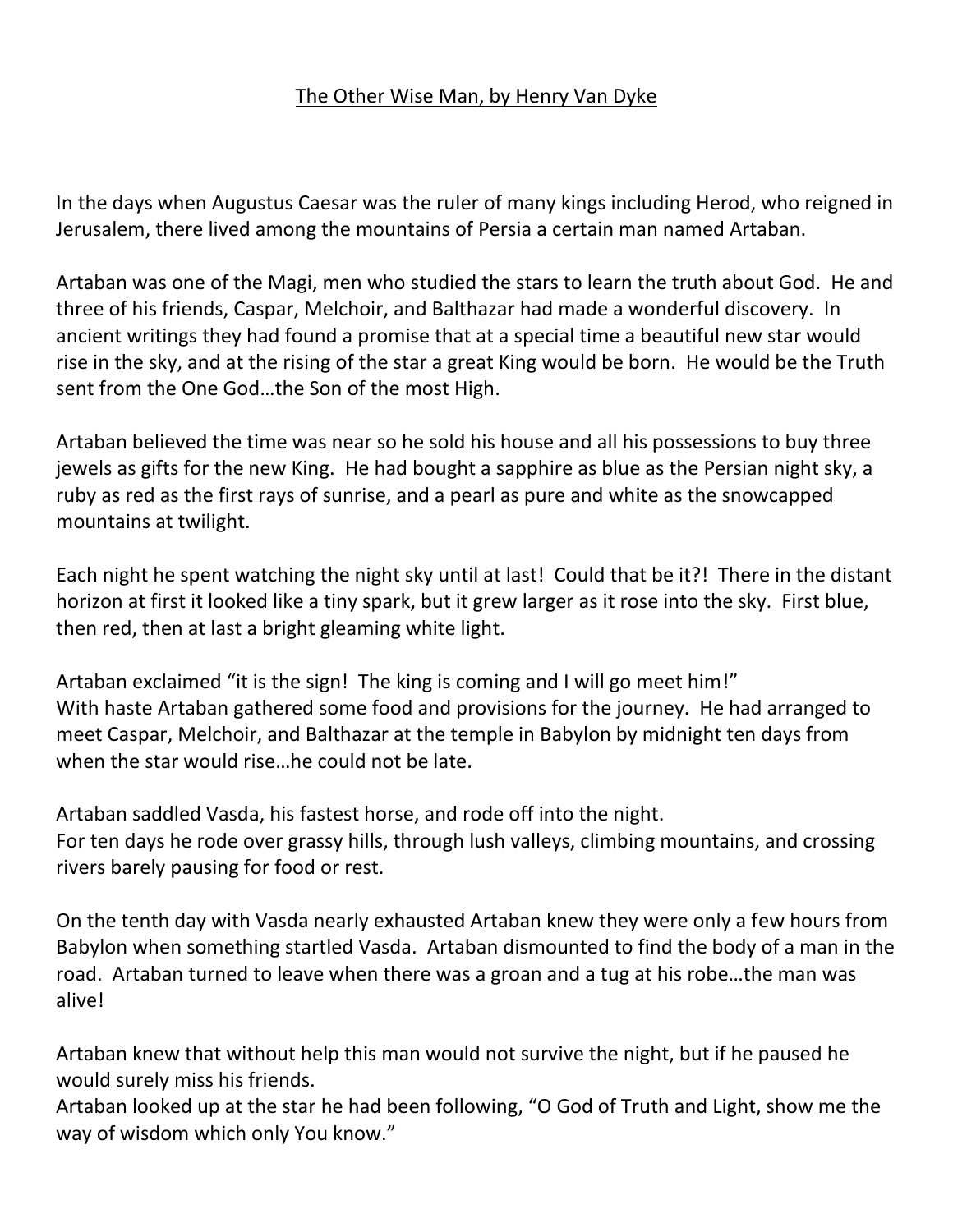And with that Artaban knew what he must do. Hour after hour nursed the man back to health giving him sips of water and medicine made up of herbs he carried with him.

When at last the man was strong enough the man told him, "I have nothing with which to repay you, but I will tell you this, from our prophets we have learned that the Messiah will be born in Bethlehem, not in Jerusalem, and that is where you must seek Him."

And with the Hebrew's blessing Artaban rode off reaching Babylon at the first light of dawn. Artaban's friends were gone, but under a brick at the foot of the temple he found a note, "We have waited 'til past midnight and can delay no longer. We go to find the King. Follow us across the desert."

Worn and exhausted Artaban knew that Vasda could not cross the desert. Reluctantly he sold the sapphire and with it bought a camel and provisions for the journey.

Week after week, month after month Artaban crossed the desert always following the star, always hoping to catch up with his friends, always praying that he would find the King.

Finally he came to Bethlehem. Searching the town he found a stone cottage with a young woman rocking her baby. Could this be the child he was looking for?! No, but she fed him and talked with him. Yes there had been strangers here and they brought odd gifts with them to Joseph and Mary and their son. But just as quickly as the strangers came, they left. And then Joseph and his family left in the night. No one knows why, but rumor has it that they went to Egypt.

Suddenly there was an uproar in the streets! Screams and shouts, swords clashing! Women crying out, "The soldiers! Herod's soldiers! They're killing our children!"

Artaban wasted no time. He motioned for the woman and her baby to hide and then he stood in the doorway. He reached into his pocket and pulled out the ruby. When the Captain of the guard approached Artaban said simply, "I am here alone, and I have this gem for any soldier who will leave me in peace." Greedily the man snatched up the ruby and told the soldiers to march on.

Artaban looked again into the night sky, "O God of Truth, forgive me for telling that which was not true to save the life of a child and for once again giving to another a gift that was meant only for you. Will I ever be worthy to see the face of the King?"

In the morning Artaban rode off towards Egypt. He saw the pyramids and the Nile always searching. He found many to serve, but none to worship. For 33 years he searched until at last his body was old and tired and he thought to return one last time to Jerusalem in hopes of finding his King.